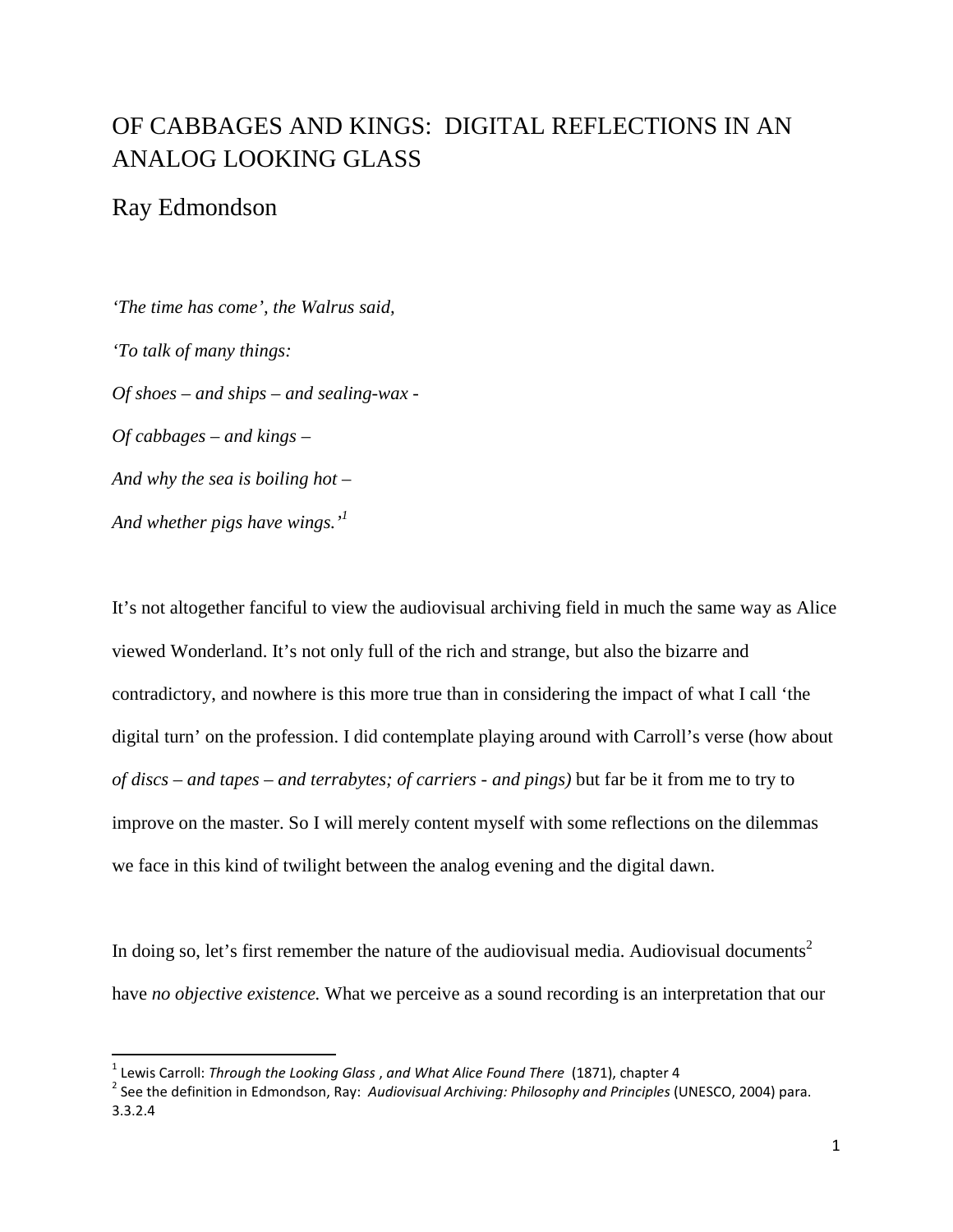brains put on wave motions in the air which register on our eardrums. Moving images are really a series of still images which we perceive to be in motion if sequenced rapidly enough, because of a phenomenon known as "persistence of vision". Whether this information is delivered by analog or digital technology is basically irrelevant to that perception, even if our brains have to work a bit harder to decode the digital information: the temporal world around us, like time itself, is analog – not digital.

But the 'digital turn' has confronted us with some fundamental issues. I want to look at three of them. There's the question of what we now do with our "legacy formats". There's the tendency to regard "content" and "carrier" as concepts that bear no relation to each other. And there's the popular - and hence, to some extent, the professional - argument that digital technology offers a comprehensive solution to all preservation problems. Let me take these in reverse order.

### **The digital solution**

Whenever anyone asserts "digital is the answer", or words to that effect, my reaction is to ask "what's the question"?

If we are talking about the possibilities of lossless digital-to-digital migration, and the immense vistas opened up for restoration, access, presentation, dissemination and re-purposing, digital technology has widened our horizons in ways we could never have previously imagined. That's something I take as a given and don't need to enlarge on.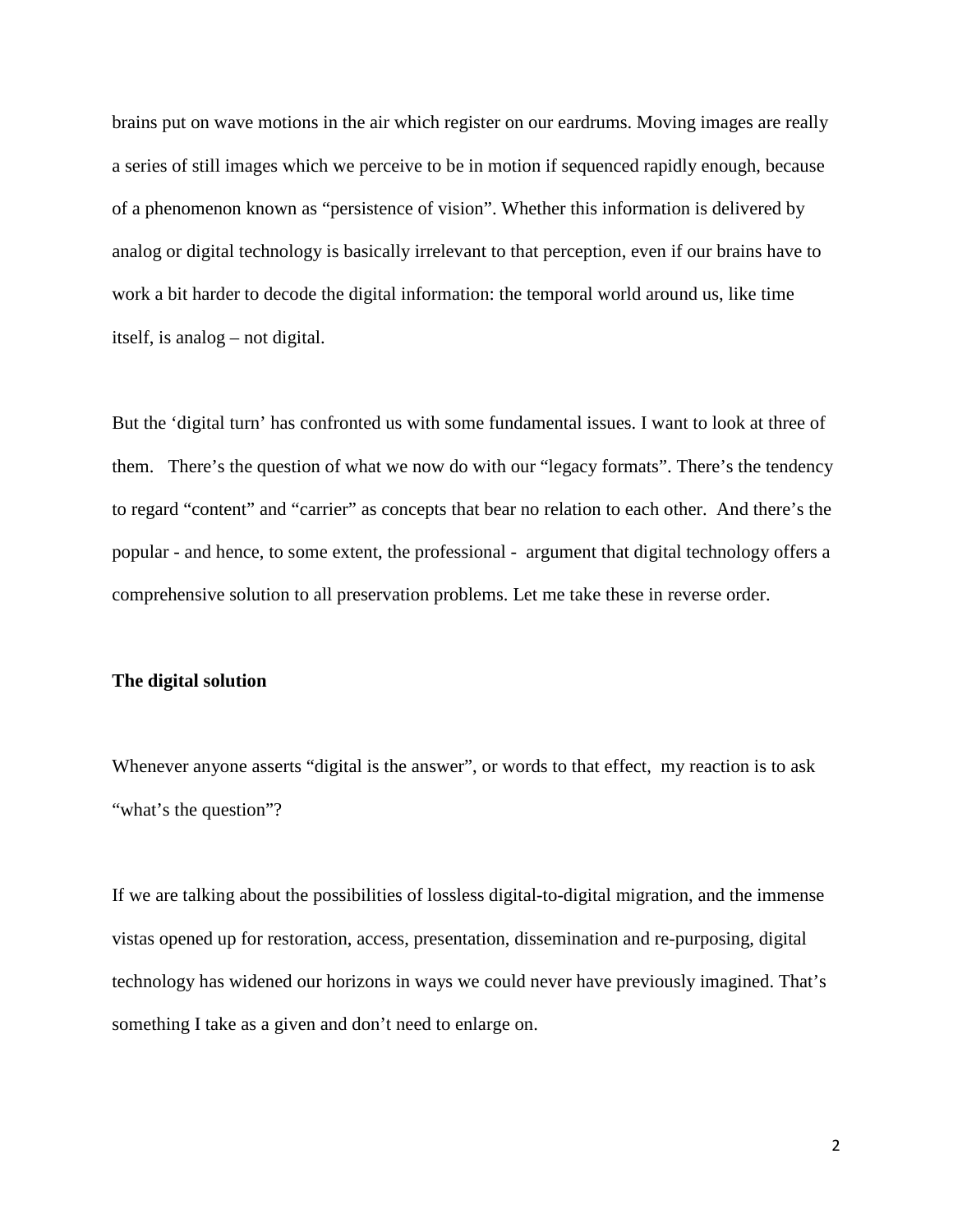But, as is so often the case with technological change, we get carried away with the positives and downplay the negatives. Only last year, at a professional conference, I listened to a speaker argue that the way of the future is to digitise *everything* and throw away the analog originals. Does that sound like a familiar sentiment? And in Australia – and presumably this happens all over the world – I am worried every time I see advertisements from service providers who tell the public they can "preserve their memories forever on DVD and CD" and happily offer, for a fee, a range of services to transfer one's 8mm home movies, VHS and audio cassette tapes, even entire LP collections to digital carriers. What the customer receives back is actually a digital *selection* of data from the analog original. The consequence is too often that people throw away perfectly serviceable vinyls and rolls of film that would still be in excellent shape in 20 or 30 years – by which time, even if their DVDs and CDs have lasted the distance, they will no longer be able to buy the machines to play them.

Why do perfectly rational people seem to treat their memories so lightly? Do they fully understand what they are doing when they are about to consign their LPs and films to the dustbin? We are surrounded by the constant turnover of technology, yet we don't necessarily apply its lessons in our daily decisions. And it seems, as archivists, we all too seldom learn from experience. We work is a fluid field: endless change has been the one constant of our profession. Except in the case of 35mm film - and even its days as a mass market product may now be ending - there is no *pioneering* or original image or sound format still active in the market. Carriers and systems of all kinds have come and gone, some lasting only a few years – or less! But that reality has never stopped us from seeing "the answer" on the latest technological bandwagon.

3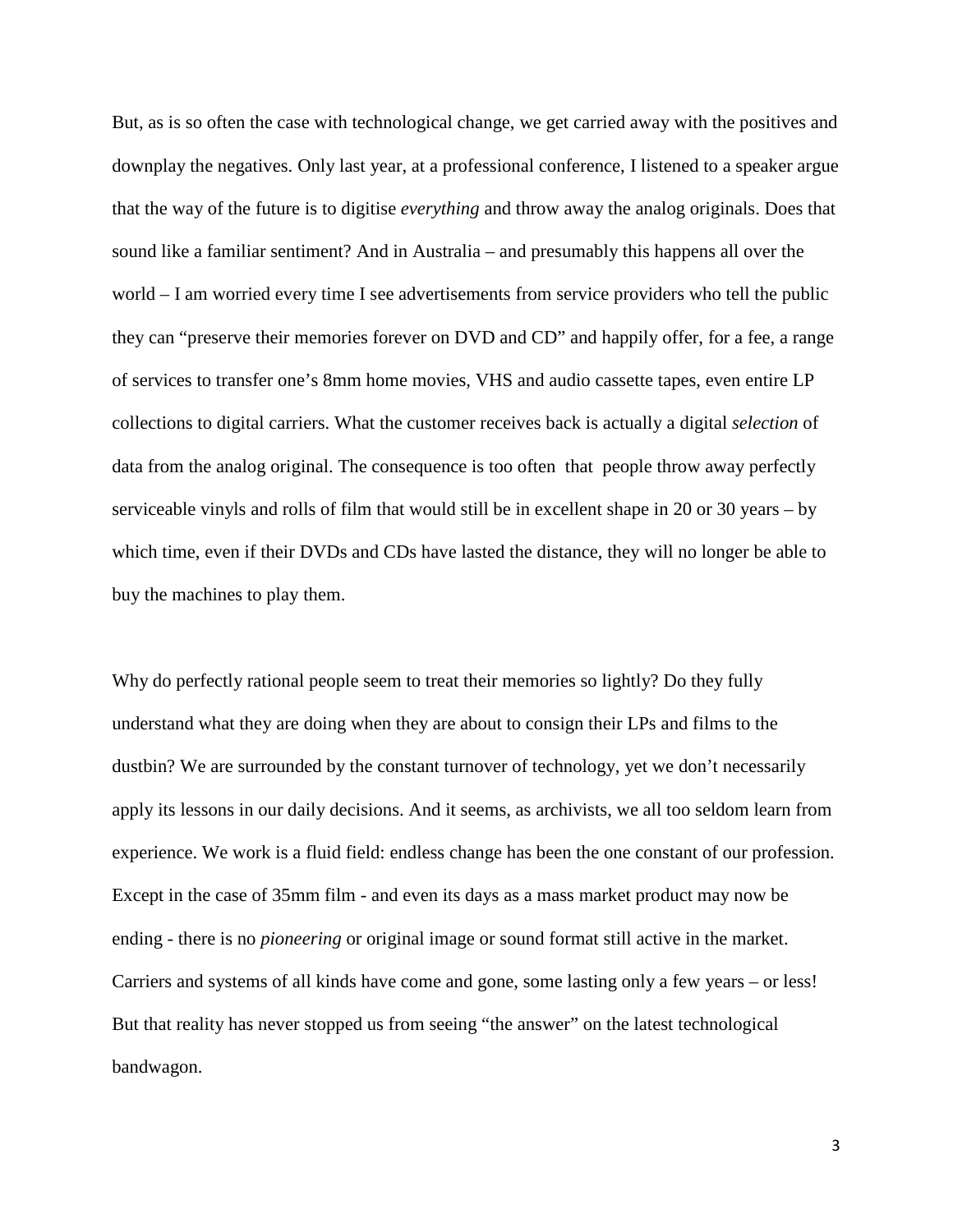Remember that **preservation** is the totality of things necessary to ensure the permanent accessibility – forever – of an audiovisual document *with the maximum integrity.<sup>3</sup>* It is contradictory to deliberately discard data – a process which can't be reversed – in the name of preservation. And yet….

Back in the 1960s a major television organisation, who shall be nameless, acquired the 35mm negatives and copyright of a significant cinema newsreel library. With future marketing in mind, the entire library was copied onto low band black and white videotape – the industry standard of the day. The film originals were considered expendable, given the belief that all future usage demand would be electronic. Within a few years, technology and television standards had moved on, and this video library quickly became unmarketable. It was only because an alert film archive had had the foresight to obtain possession of the film originals before they were destroyed that the newsreels are being preserved and are still available today in optimum form.

Do you know about 35mm cellulose nitrate film? It was the raw material of the professional film industry (not the home movie formats mentioned above) until about 1952. It's flammable and decomposes with age. In the 1960s, it became received wisdom in film archives that all nitrate film would have decomposed by 2000, so the race was on to find and copy nitrate film onto triacetate film before doomsday. In the process many archives destroyed their nitrate source material after copying – storing it was an expensive problem and, anyway, it wasn't going to last, was it?

 $\overline{a}$ 

 $3$  Ibid para 3.2.3.6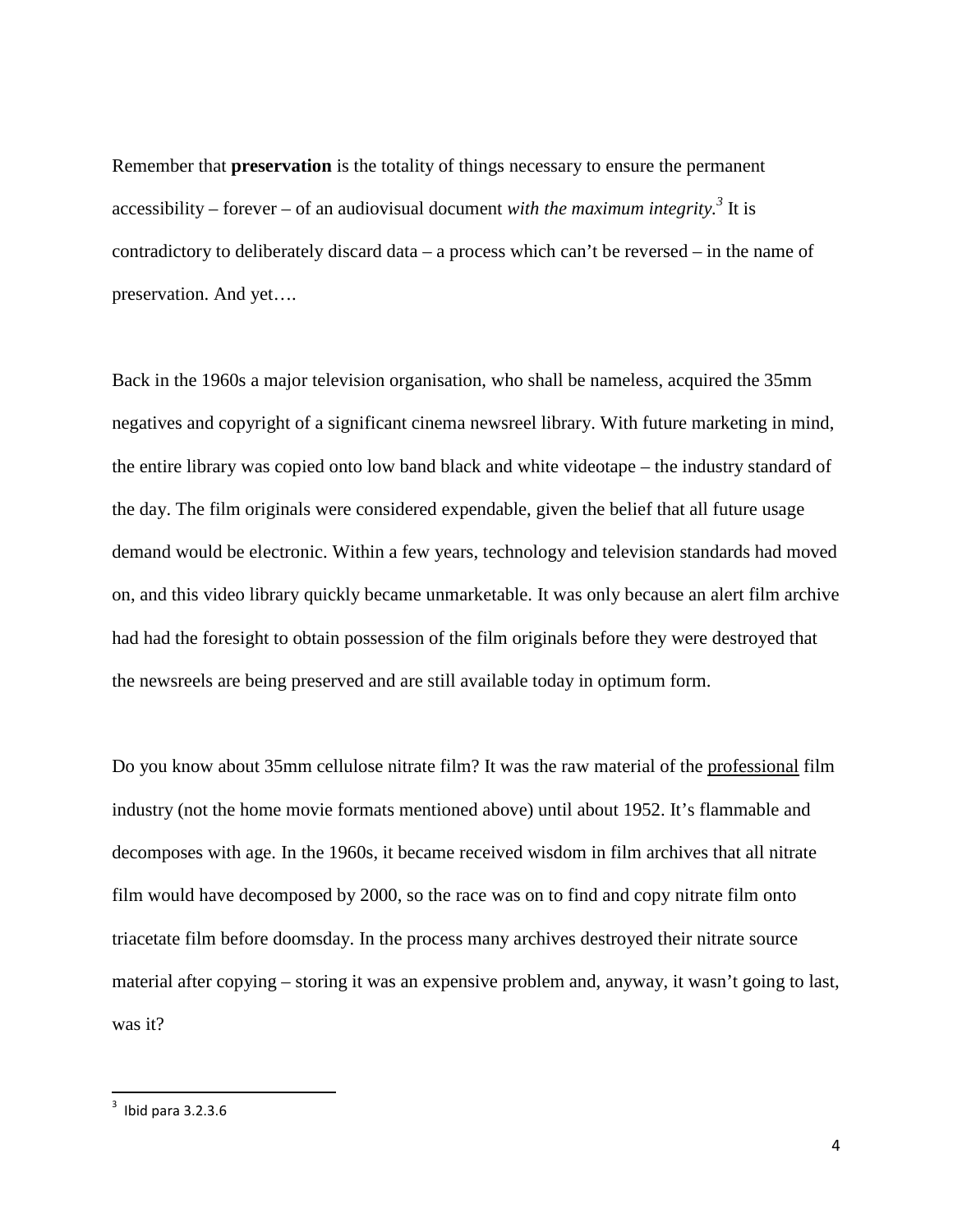It proved a disastrous policy. By the 1990s it was apparent that nitrate film, properly managed, lasts far longer than anyone had assumed. What's more, many of the new acetate copies were inferior and much information had been lost. The technology of film copying had leapt ahead, and far better copies of old material could now be made. And we had discovered that acetate film had its own decomposition problem: vinegar syndrome, which by 2000 was providing a new headache. Now polyester stock is in vogue: it's much more stable. We think.

In this copying and destruction process, the link between carrier and content had been destroyed. The characteristics of the nitrate prints and negatives – perhaps tinting and toning, or obsolete colour processes or sound systems – could only now be guessed at through what were often pale replicas. The archeological information on the nitrate originals – which often revealed much about contemporary production, distribution and presentation practice – was also gone.

Worst of all, archives had implanted a mythology and a mindset which is still active. Though contrary to today's archival ethics, nitrate destruction is still the official policy of some archives, and some current professional writers assume it is still standard practice everywhere.

We had built a policy on inadequate information and assumption. We had destroyed much of the film heritage in a misguided approach to saving it. And we gave ourselves a huge political and public relations problem.

#### **Content - carrier**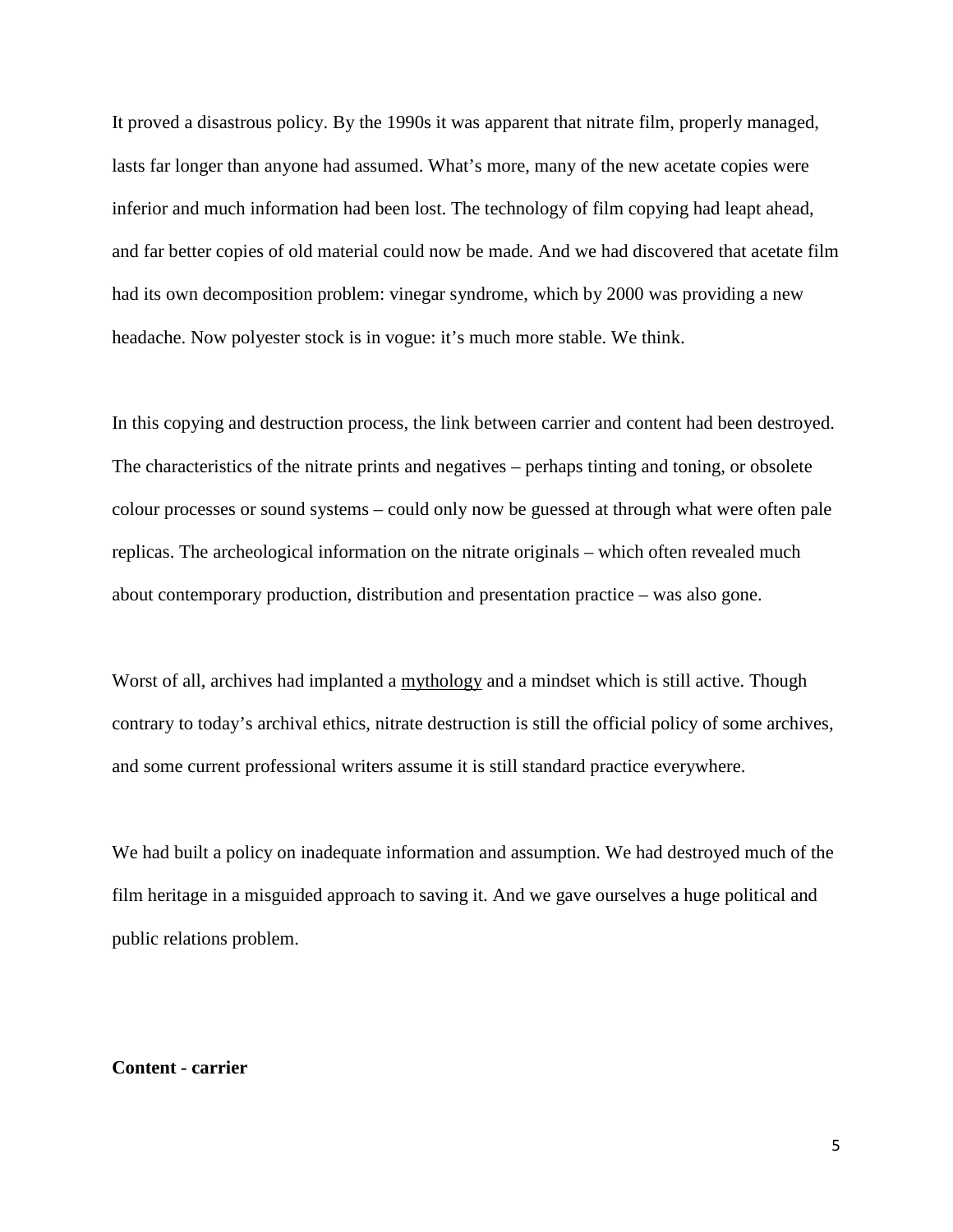Which brings me to the link between carrier and content.

The media industries think in terms of "product" or "content". Rather like the Cheshire Cat, it's a somewhat disembodied, floating concept which exists independently of format: what you produce, sell and disseminate is what's *derived from* the carrier, not the carrier itself.

But that's not, in my view, an archival perspective. The carrier, be it a vinyl or shellac disc, a film, or other analog format, is an object and an artefact and needs to be treated as such. There is a connection between content and carrier, and beyond that, with their context. It's not just that the carrier contains what we might call "archeological" information, or that its very appearance, smell and tactile feel was itself part of the audiovisual experience – to say nothing of the artistry of the packaging or the disc labels. The limitations of the carrier also shaped the very *nature* of the document itself, so the carrier-content link is crucial to appreciating the work itself.

Why are pop songs typically 3 or 4 minutes long? Because that was the maximum playing time of an Edison cylinder or ten-inch 78 rpm pressing. Why were theatrical newsreels and cartoons no more than 12 minutes long? Because that was the length of a standard film reel…1000 feet or 300 metres. Why was 35mm chosen as the standard width for motion picture film, thereby fixing the potential limits of picture resolution? Because this was half the width of the roll film manufactured for Eastman's Kodak cameras, so it was a manufacturing convenience. And is it a coincidence that there are exactly sixteen horizontally rectangular 1 to 1.33 ratio frames to the 35mm foot, a number neatly just above the threshold for the persistence of vision?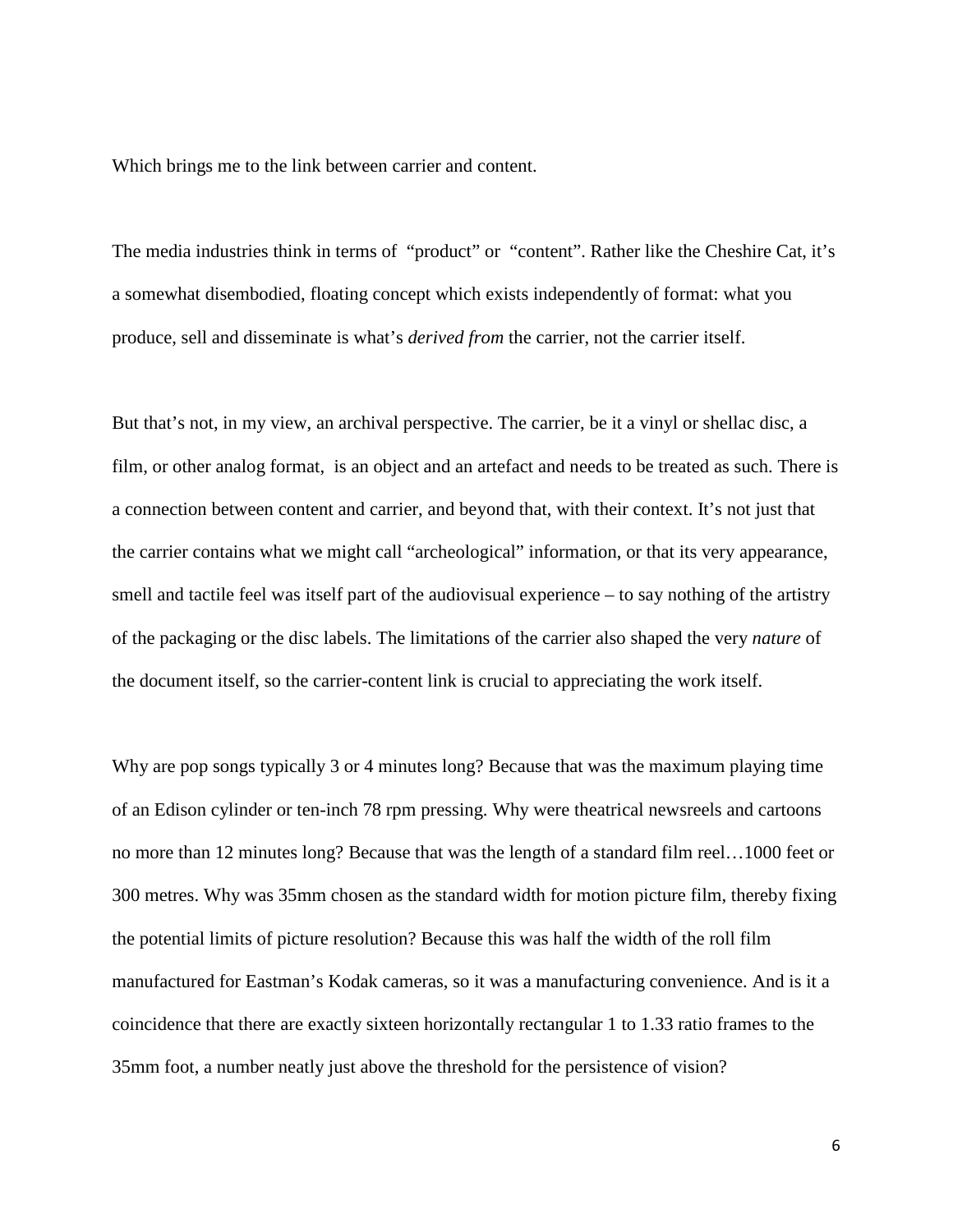There are recordings which cannot be properly understood without reference to the nature of the disc pressing: children's stories interrupted with phrases like "now turn the record over", or devices which make fun of the mechanical nature of the turntable and pickup arm – such as the playout loop on the Beatles' classic "Sergeant Pepper" LP. Once the content is dissociated from the original carrier and context these characteristics become mystifying.

There's an apocryphal story about an American researcher who discovered that Sergei Eisenstein used subliminal messages in his classic film "Battleship Potemkin" and developed a new critical theory of the film based on this discovery. His copy of the film – many generations away from the original - contained narrative titles that appeared as single frames between action shots, and clearly this information was meant to be conveyed subliminally, without the viewer being consciously aware of it. His theory was wrong, of course, but he didn't understand why.

Had he been aware of the context of the film's production, and the processing laboratory methods of the time, he would have realised that these "flash frames" merely indicated the points at which the narrative and dialogue titles (printed on different, high contrast film stock) were meant to be manually spliced in to each projection print. This was common practice in the days of silent films. But his viewing copy was clearly derived, many generations earlier, from the original negative, rather than a contemporary projection print which included the proper, splicedin titles. When seen without this context, his copy could never convey this essential information.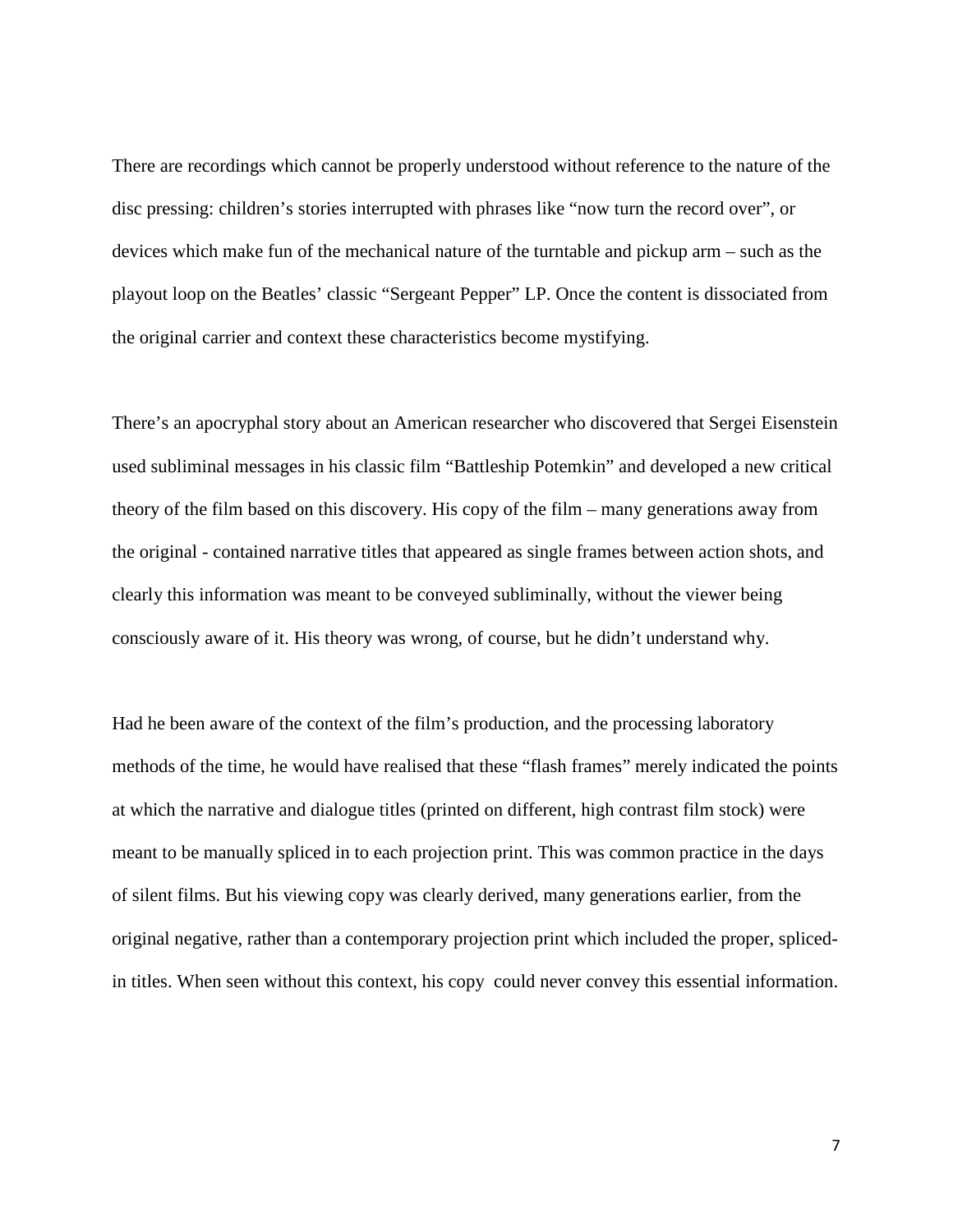# **Legacy formats**

There's a new term – **legacy formats** – which has come into vogue in recent years. What does it mean to you? I *take* it to be a way of drawing a line between analog formats – the old, superseded and therefore "legacy" material – and digital formats, which are contemporary and developing and therefore, by implication, now the prime focus of our attention. Yet the divide isn't that simple, is it? There are already many digital formats that are superseded, dead and in some cases irrecoverable: and there are analog formats that are still active, as witness the continued production of vinyl and, of course, photographic film. I recently discovered an American record company that produces *new* Edison acoustic cylinder recordings. And by new, I don't mean reissues: I mean genuinely new, contemporary performances recorded by the original acoustic process. Are we in danger of having our actions and perceptions shaped by our terminology – rather than the other way around?

For more than a century, libraries and archival institutions have referred to the audiovisual media as "non book", "non text" or "special" materials. It may have been a useful label in some contexts, but it carries an implication: moving image and recorded sound media are being defined *by reference to some other normative standard* (be they books, paper materials, manuscripts) rather than be defined *by what they are in their own right*. Does this definition shape perceptions – and therefore systems, funding and priorities – within those institutions?

Unfortunately, we are often less than precise in our use of terminology and – to our disadvantage – we send contradictory messages as a result. **Preservation** might be the term we misuse most of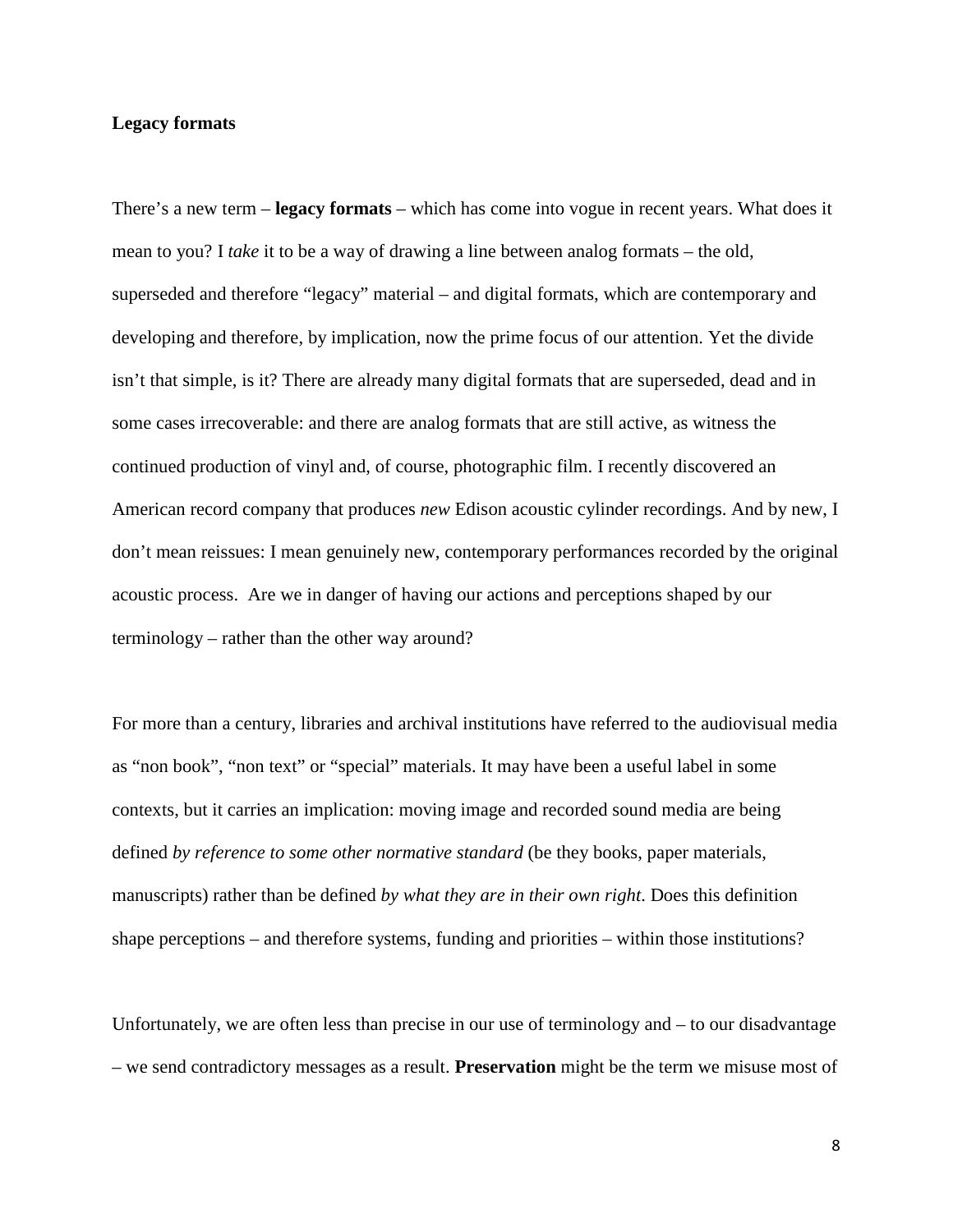all. How often does an archive say they *have preserved* this film or that recording, thereby implying that the task is done and finished for perpetuity? Yet we know that preservation is a never ending task – nothing has ever *been* preserved, it is only *being* preserved. Why don't we tell the precise truth, instead of confusing the issue by using the term as a synonym for copying, restoration or migration?

## **Challenges**

We are naturally inclined to celebrate our achievements, but I fear we are less inclined to draw attention to our failures and mistakes – and therefore, it seems to me, less inclined and less able to learn from them. Perhaps that is only human. Regrettably, institutional or corporate histories in our field are still rare - so that also limits our ability to learn from those who went before us.

It may seem a little odd to suggest that there are lessons for us arising from the recent global financial crisis, until we recognise that even here – on this much larger canvas - governments and financial institutions have once again failed to learn from history. In his recent book *The Ascent of Money,<sup>4</sup>* Niall Ferguson traces the evolution of the global financial system and the booms and busts which have affected society in general – and have therefore affected archives. He draws attention to the "skewed modes of thinking and learning that distinguish real human beings" and lead us to act in irrational ways. He quotes research that demonstrates the traps we fall into. For example:

 $\overline{a}$ 

<sup>4</sup> Penguin Books, 2009, pp 346-7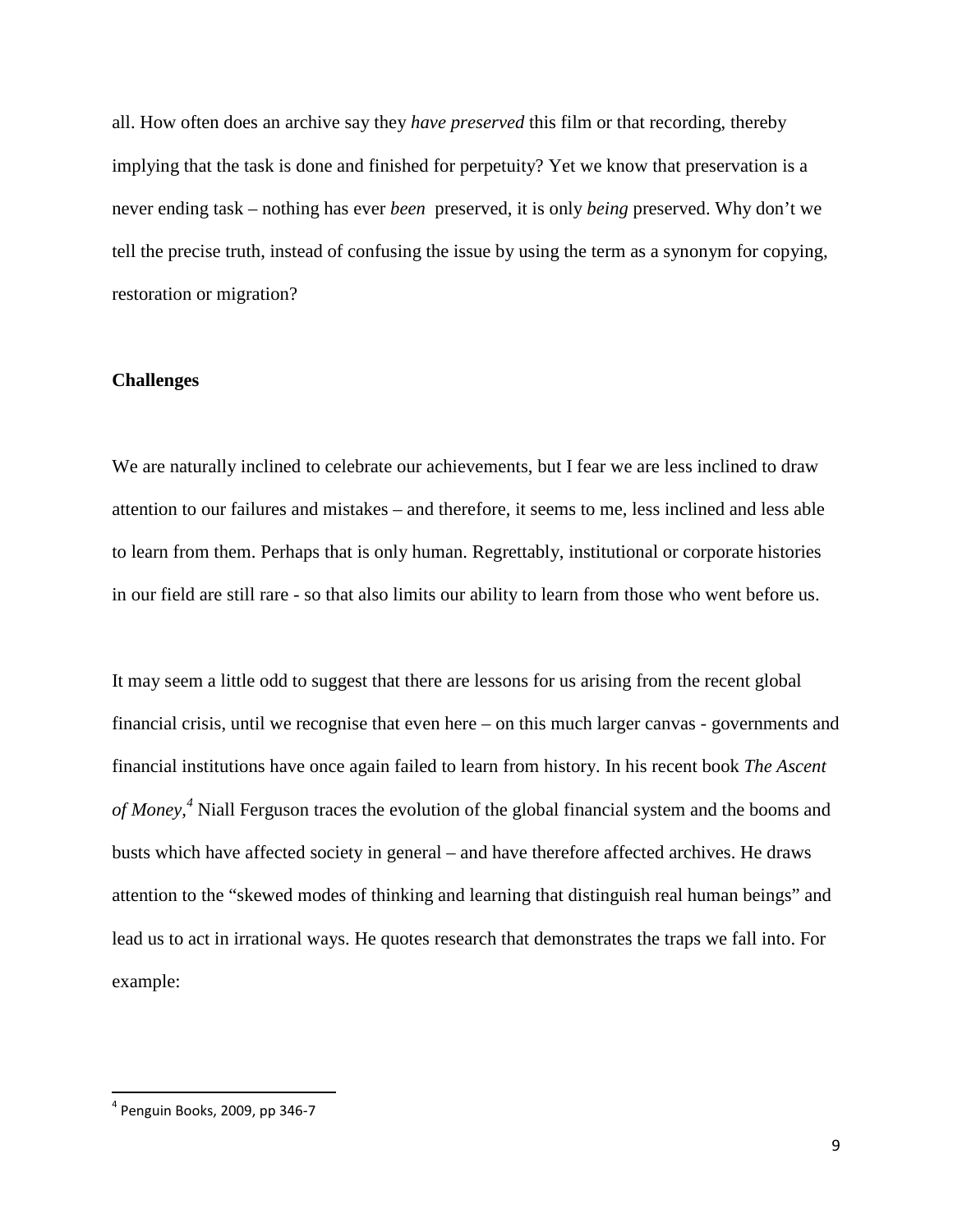*Availability bias:* which causes us to base decisions on information that is more readily available in our memories, rather than the data we really need

*Hindsight bias* which causes us to attach higher probabilities to events after they have happened (ex post) than we did before they happened (ex ante)

*The problem of induction* which leads us to formulate general rules on the basis of insufficient information

*Confirmation bias* which inclines us to look for confirming evidence of an initial hypothesis, rather than falsifying evidence that would disprove it

*The effect heuristic* whereby preconceived value judgments interfere with our assessment of costs and benefits

*Bystander apathy* which inclines us to abdicate individual responsibility when in a crowd.<sup>5</sup>

Why should the observations of an economist, and the irrational behaviour of the global economy, matter to us? Isn't the preservation of memory is a supremely rational activity, and a defining characteristic of the human species?

 $\overline{a}$ 

<sup>&</sup>lt;sup>5</sup> Eliezar Yudkowsky, *Cognitive biases potentially affecting judgment of global risks,* in Nick Bostrom and Milan Cirkovic (eds), Global Catastrophic Risks (Oxford University Press, 2008) pp 91-119